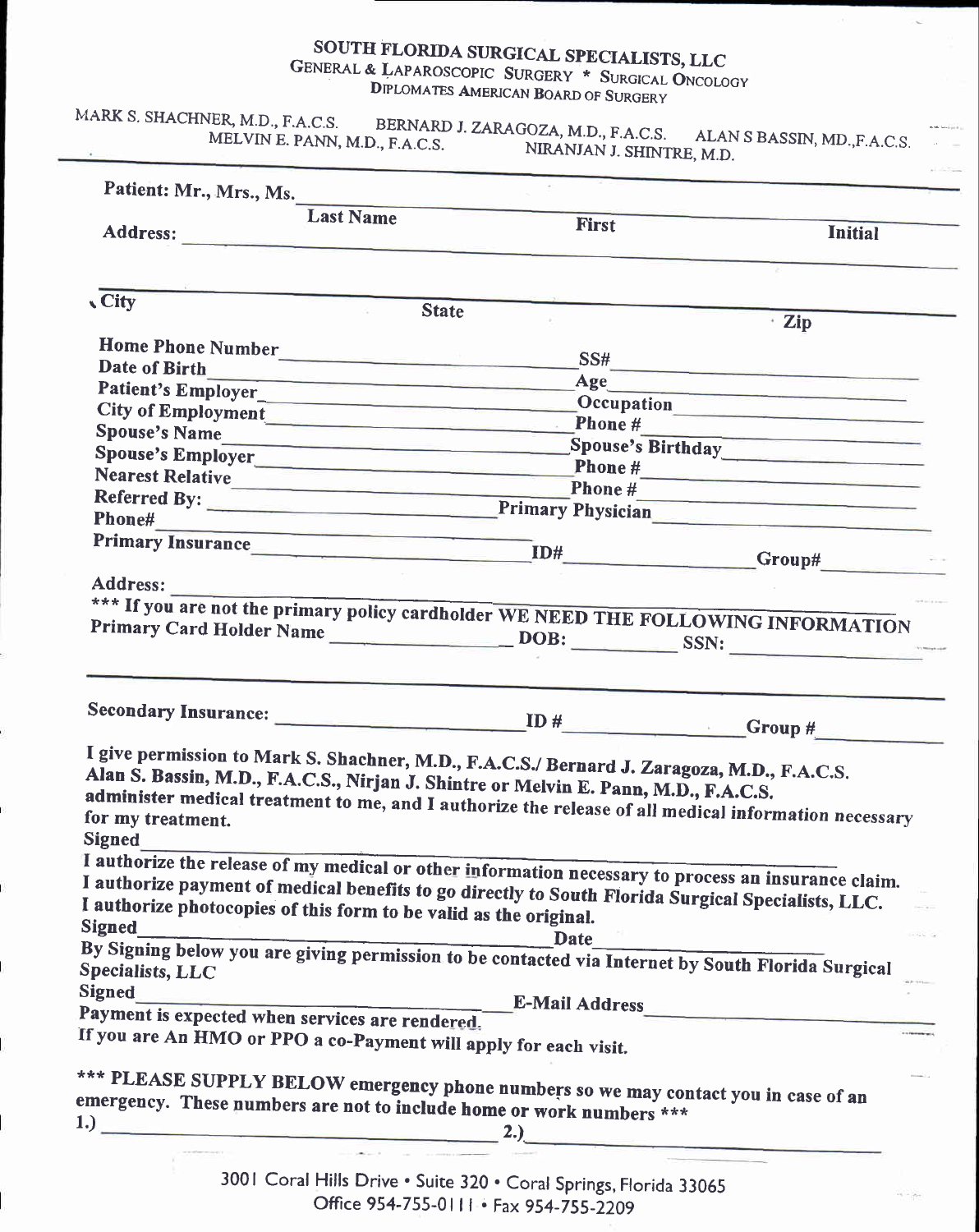South Florida **Surgical Specialis** 

General & Laparoscopic Surgery **Surgical Oncology** 

#### SOUTH FLORIDA SURGICAL SPECIALISTS, LLC GENERAL & LAPAROSCOPIC SURGERY \* SURGICAL ONCOLOGY DIPLOMATES AMERICAN BOARD OF SURGERY

Mark S. Shachner, M. D., F. A. C. S. \* Bernard J. Zaragoza, M. D., F. A. C. S. Alan S. Bassin, M. D., F. A. C. S. \* Niranjan J. Shintre, M. D. \* Melvin E. Pann, M. D., F. A. C. S.

# **CONSENT FOR PARTICIPATION** BY RESIDENTS AND/OR MEDICAL STUDENTS

I have been informed that Dr. Mark S. Shachner, / Dr. Bernard J. Zaragoza, Dr. Alan S. Bassin,/Niranjan J. Shintre, M. D.,. and or Dr. Melvin E. Pann has been appointed to the clinical faculty of the North Broward Hospital District - Nova Southeastern University College of Osteopathic Medicine ( "NBIID -NSU/COM"), and may have the rank of Clinical Instructor to Professor. Dr. Mark S. Shachner,/ Dr. Bernard J. Zaragoza, Dr. Alan S. Bassin,// Dr. Melvin E. Pann may, from time to time, request that the resident's and or medical students under his supervision participate in my care.

Please Check Below:

I hereby consent to such participation by residents or medical students in my care.

I do not consent to such participation by residents or medical students in my care and treatment.

Date

Signature

J  $\mathbf{\hat{z}}^{\,\prime}$ 

Please Print Your Name

3001 Coral Hills Drive . Suite 320 . Coral Springs, Florida 33065 Office 954-755-0lll ' Fax 954-755-2209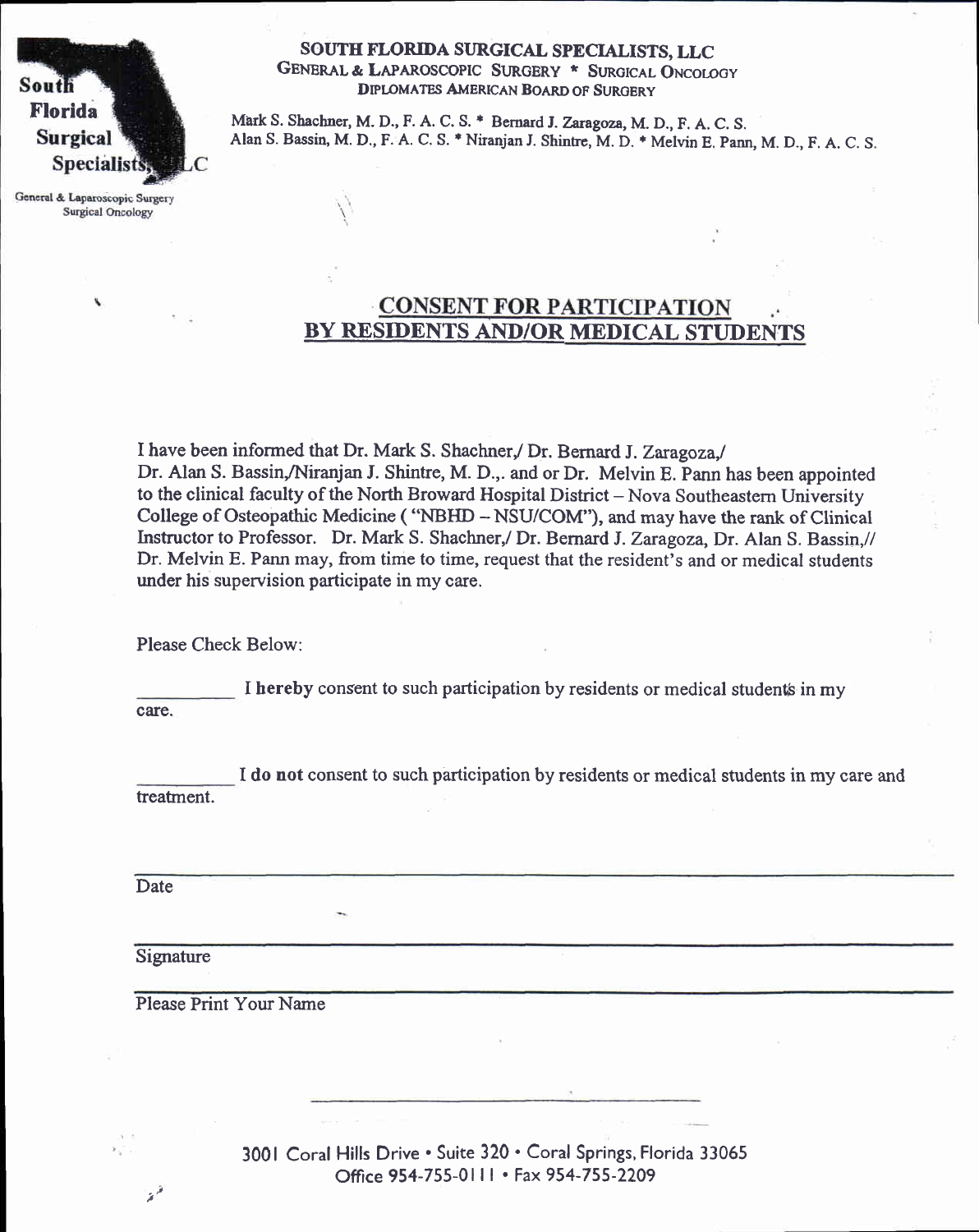#### SOUTH FLORIDA SURGICAL SPECIALISTS, LLC

GENERAL & LAPAROSCOPIC SURGERY \* SURGICAL ONCOLOGY **DIPLOMATES AMERICAN BOARD OF SURGERY** 

Mark S. Shachner, M. D., F. A. C. S. \* Bernard J. Zaragoza, M. D., F. A. C. S. Alan S. Bassin, M. D., F. A. C. S. \* Niranjan J. Shintre, M. D. \* Melvin E. Pann, M. D., F. A. C. S.

#### **OUR FINANCIAL POLICY**

Thank you for choosing us as your health care provider. We are committed to your treatment being successful. Please understand that payment of your bill is considered a part of your treatment. The following is a statement of our Financial Policy, which we require you to read and sign prior to any treatment.

All patients must complete our Information and Insurance form being seeing the doctor. Copayments, Coinsurance and Deductibles are due at the time of service. We only accept cash or Visa/Mastercard. Checks are not allowed. Should the account not be paid, the patient assumes all cost of collection, including, but not limited to court costs, interest and legal fees.

## **REGARDING INSURANCE**

We will accept assignment of insurance benefits, however we do require a percentage of the bill to be paid at or before the time of service when applicable. The balance is your responsibility whether or not your insurance company pays. We cannot bill your insurance company unless you provide us with complete and accurate data. Your insurance policy is a contract between you and your insurance company. We are not a party to that contract. We will facilitate the claims process by filing for you. If you insurance company has not paid your account in full within 45 days you will be responsible for the balance. Please be aware that some of the services provided may be non-covered services and not considered reasonable and necessary under the Medicare Program and/or other medica insurance.

Exceptions to the above policy are restricted to the plans for which Dr. Shachner/Dr. Zaragoza/Dr Bassin/ Dr. Shintre or Dr. Pann are contracted providers (e.g. certain HMO's & PPO's.) You will be responsible for all required co-payments and deductibles at the time of service. You will also be responsible for payment for procedures not covered by the insurance company, or procedures performed for preexisting conditions if not covered by your policy. We will assist with obtaining authorizations for all procedures however preauthorization is not a guarantee of payment by your insurance company.

#### **USUAL AND CUSTOMARY RATES**

Our practice is committed to providing the best treatment for our patients, and we charge what is usual and customary for our area. You are responsible for payment regardless of any insurance company's arbitrary determination of usual and customary rates.

#### **MISSED APPOINTMENTS**

Unless cancelled at least 24 hours in advance, our policy is to charge for missed appointments at the rate of normal office visits. Please help us serve you better by keeping scheduled appointments.

#### **SURGERY**

Once confirmed, surgery dates and times CANNOT be rescheduled for any reason except failure to be medically cleared. At the discretion of the surgeon a \$250.00 rescheduling fee will be applied.

Thank you for understanding our Financial Policy. Please let us know if you have questions for concerns. I have read the Financial Policy and understand and agree to this Financial Policy

 $\mathcal{A}$ 

桂川 Ъċ

ៅរបង

詩

 $\langle \cdot \rangle_{\uparrow}$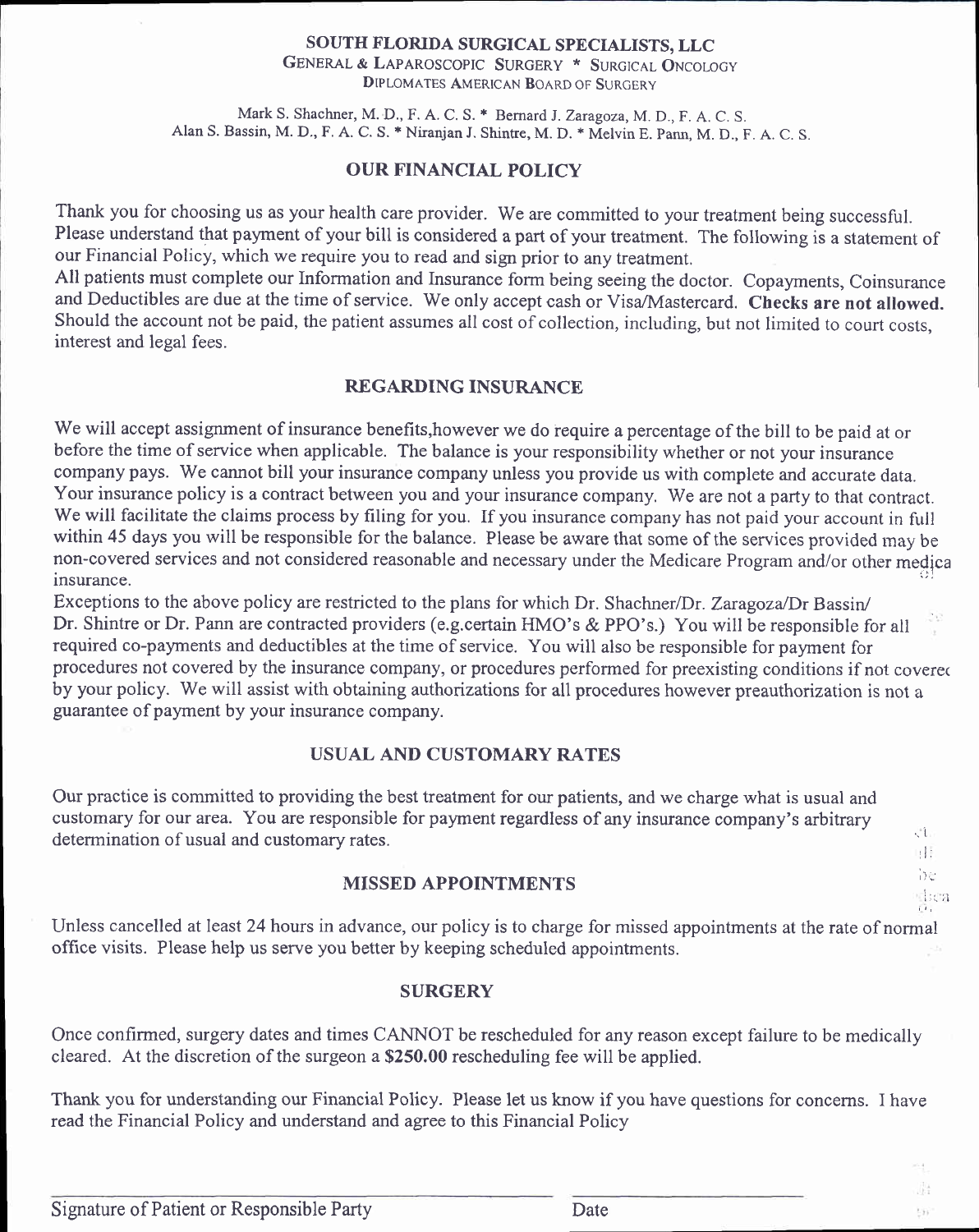## ACKNOWLEDGEMENT OF REGEIPT OF THE PRAGTICE'S NOTICE OF PRIVACY PRACTICES

By signing this document, I acknowledge that I have received a copy of the Practice's Notice of Privacy Practices. You may refuse to sign this acknowledgement.

| Name (Print)                                | Signature                                                                                           | <b>Date</b>                                                                   |
|---------------------------------------------|-----------------------------------------------------------------------------------------------------|-------------------------------------------------------------------------------|
| <b>The Practice Use Only</b>                |                                                                                                     |                                                                               |
| Date acknowledgement received:<br>[check]   | Individual refused to sign: [check if applicable]<br>Other reason acknowledgement was not obtained: | An Emergency situation prevented the Practice from obtaining acknowledgement: |
| Practice Employee Signature:<br><b>Date</b> |                                                                                                     | <b>Print Name:</b>                                                            |

 $1 - 1 - 14$